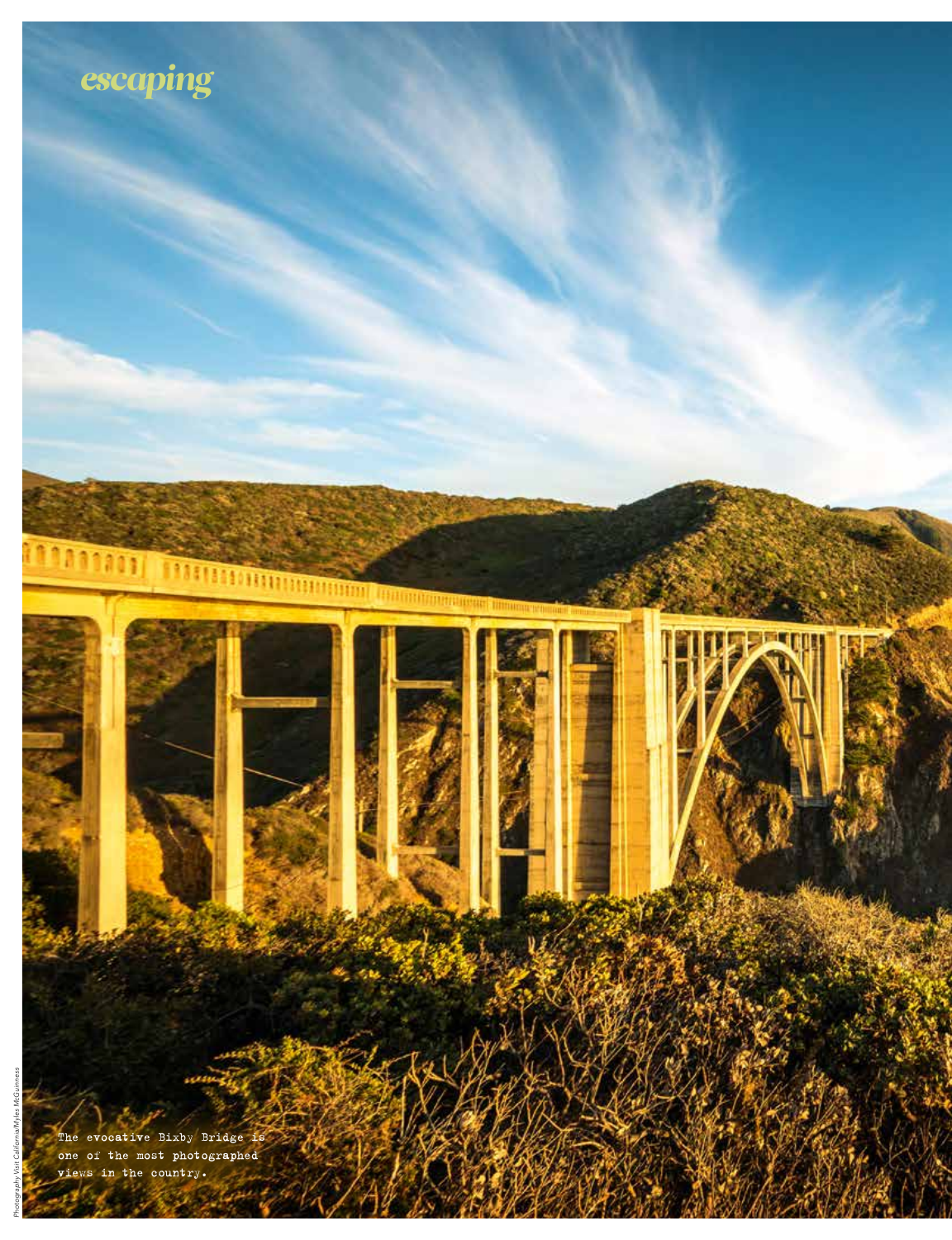# *California dreaming*

*Following in Henry Miller's footsteps offers renewed creativity and an escape from day-to-day life, says Lisa Kjellsson* 

There are a fair few destinations on my<br>travel bucket list that I first discovered<br>through my love of reading. This was travel bucket list that I first discovered certainly the case with Big Sur, considered one of California's – and indeed America's – most spectacular nature spots, and the subject of many literary works. The writer most closely linked to it is Henry Miller. The great American author's memoir *Big Sur and the Oranges of Hieronymus Bosch*, published in 1957, is a tribute to his home for nearly two decades. The rugged beauty of Miller's coastal utopia also inspired Jack Kerouac, John Steinbeck and, before them, the poet Robinson Jeffers – to name just a few.

So, then, how could I not be intrigued by this place of seemingly endless inspiration? I wondered if it would have a similar effect on me, and set off on a road trip from Los Angeles to find out. The iconic Highway 1, with majestic views of the Californian coast,

reopened in July having been closed for more than a year following a major mudslide that buried part of the road near Big Sur. The culmination of hundreds of miles of dreamy scenery is the view of Bixby Bridge – 260 feet above a craggy canyon and probably the most Instagrammed landmark along the highway.

When Miller wrote his homage to Big Sur, he had been living there for 11 years. Back then, he resided in a community of around a dozen families, but the number of sightseers and visitors in the area was steadily increasing, partly due to his good friend Emil White's Big Sur guide books, but mainly due to Miller's fame. Publicity surrounding his semi-autobiographical novels – several of which were banned for decades both in the US and the UK on grounds of obscenity – brought the first wave of tourists to the area. Would-be writers were forever pitching up  $\rightarrow$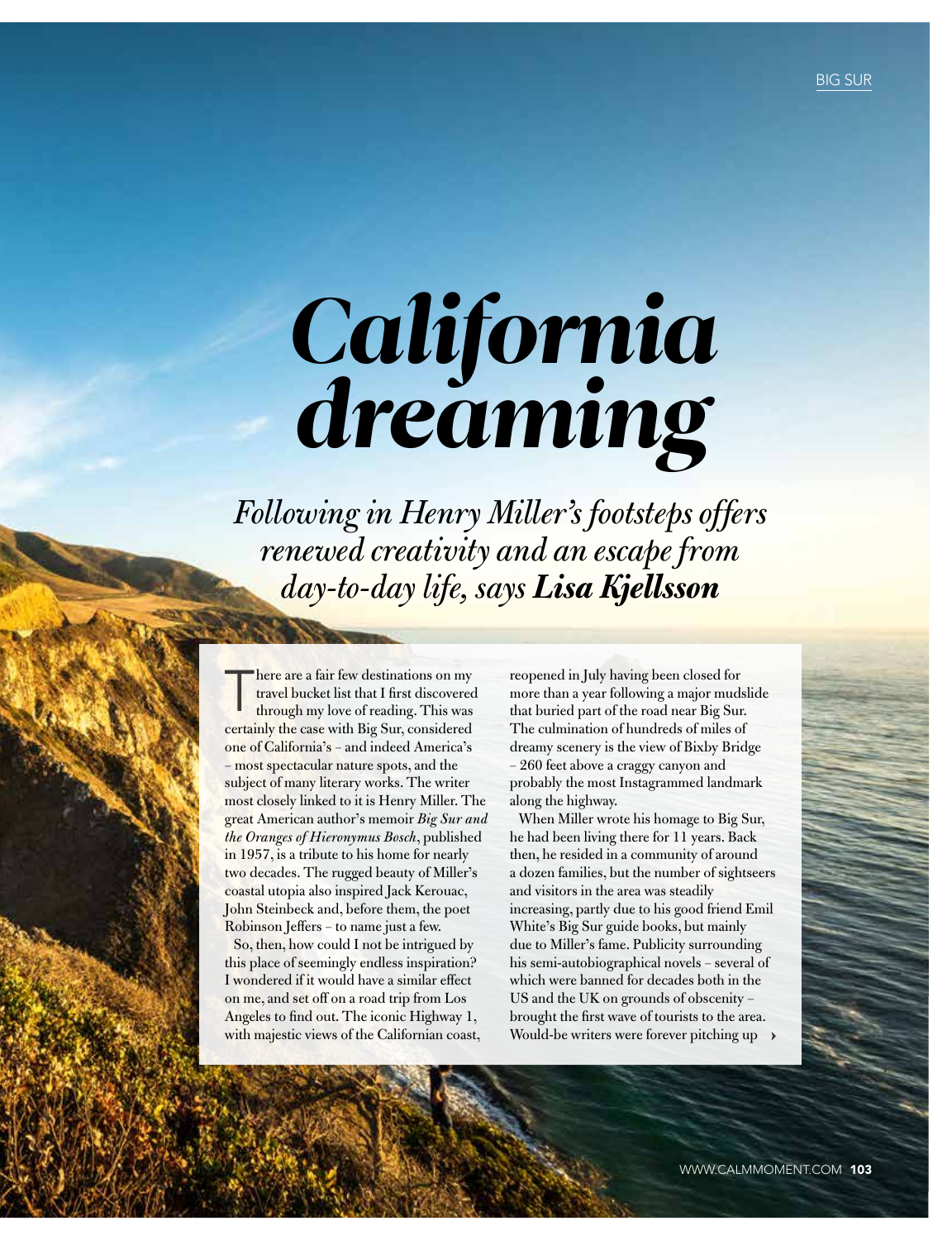## *escaping*

at his home on Partington Ridge, wanting to join 'the cult of sex and anarchy' they had read about. Their incredulity when Miller told them there was no such thing was always the same.

Bothersome fans were not what troubled Miller the most, however. He worried that, as the ageing early settlers eventually passed away, his utopia would be threatened. "Should their tracts of land be broken up into small holdings," he wrote, "Big Sur may rapidly develop into a suburb of Monterey, with bus service, barbecue stands, petrol stations, chain stores and all the odious clap-trap that makes suburbia horrendous.'

Luckily his nightmare hasn't materialised. No chain stores have been allowed to take hold of the area and it could never be described as suburbia – the resident population is actually smaller today than in Miller's era. As a result, there's no real centre to Big Sur, a 90-mile stretch from Carmel to San Simeon, and you won't find much in the way of shops and amenities. Apart from two hidden-away luxury hotels frequented by Hollywood stars, the only places to stay are a few campsites,

#### **FOOD WITH A VIEW**

Miller was a regular at legendary cliff-top eatery Nepenthe – its trademark Ambrosia burger is a big hit with the artists, writers and musicians that flock there. *nepenthe.com*

motor lodges and cabins such as the Glen Oaks site (ideal for hikers), and a quirky guest house dating back to the 1930s, where I found myself on my visit. Deetjen's Big Sur Inn was built by Norwegian settler Helmuth Deetjen and was home to him and his wife, Helen Haight. As travellers would stop by and

enjoy their hospitality, over time it evolved into a local institution and a favourite haunt for resident artists and writers, including Miller, and has also welcomed a string of celebrities including The Beach Boys, Steve McQueen and Robert Redford. Today, guests enjoy much the same experience as when Helmuth and Helen were alive, as it is now run by a trust with the purpose of preserving it as it was. Don't expect TV or WiFi – in fact, mobile



reception is patchy at best throughout the area, making it perfect for a digital detox.

Having enjoyed a delicious dinner and a night's restful sleep in what was formerly 'Grandpa' Deetjen's own bedroom, I headed out into the wilderness. Nothing can prepare you for the magnificence of the redwoods. Their towering height and quiet presence is simply awe-inspiring and felt to me like an invitation to sit in stillness, gazing up at the sky and breathing in the fresh air. "To be alone, if only for a few minutes, and to realize it with all one's being, is a blessing we seldom think to implore," wrote Miller, who did much reflecting on the benefits of solitude; as life in Big Sur was in sharp contrast to the one he had led during his years as a struggling writer in Europe. He saw the value in the peace and serenity that came with his "humdrum life in an out-of-the-way place" like Big Sur, where he could lose himself in his writing and his other great love – painting.

My curiosity about Miller's celebrated watercolours led me to Gary Koeppel, his



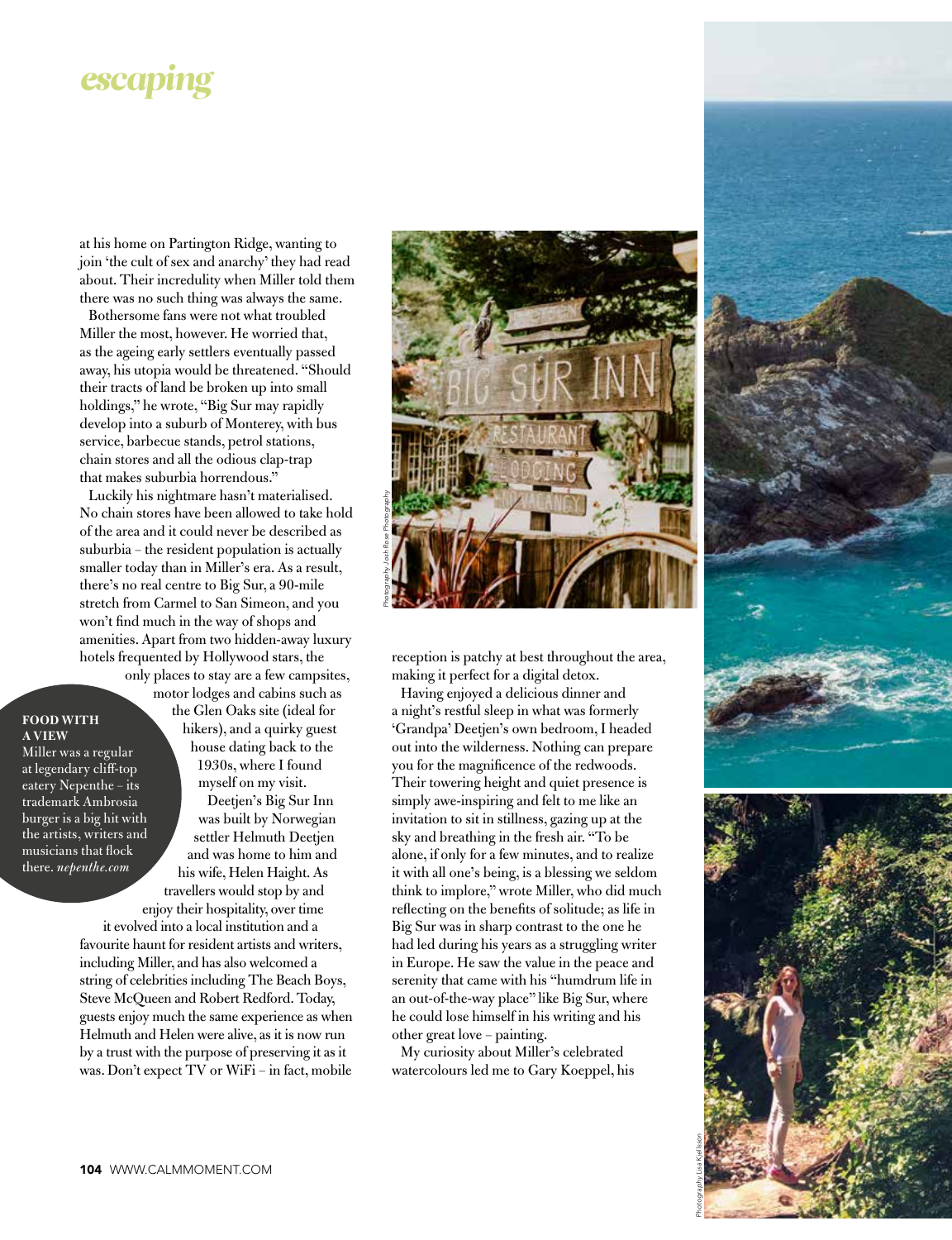## *Plan your Big Sur break*

## WHAT TO DO AND WHERE TO GO

#### EXPLORE

### POINT SUR LIGHTHOUSE An impressive working lighthouse and lightstation

buildings atop a volcanic rock just off-shore. *www.pointsur.org*

ANDREW MOLERA STATE PARK Miles of trails wind through meadows, bluffs, beaches and hilltops in this beautiful state park. *www.parks.ca.gov*

JULIA PFEIFFER BURNS STATE PARK Stretching from the coastline into nearby 3,000-foot ridges, the park features an impressive 80-foot waterfall.

#### SLEEP

DEETJEN'S BIG SUR INN

Step back in time in rustic chic cottages set amid towering redwoods – be sure to also visit the atmospheric restaurant. *www.deetjens.com*

#### GLEN OAKS

Get up close and personal with nature without forsaking any creature comforts in one of their riverside cabins. *www.glenoaksbigsur.com*

#### **FAT**

#### BIG SUR BAKERY & RESTAURANT

Irresistible cakes from this famous bakery and superb food in the restaurant – perfect for an intimate dinner. *www.bigsurbakery.com*

#### THE SUR HOUSE, VENTANA INN

Fine dining in a breathtakingly beautiful setting – sample the gourmet menu on the patio overlooking the coastline. *www.alilahotels.com/ventana/the-sur-house*

#### **TRAVEL**

 Fly to Los Angeles or San Francisco and then rent a car to take an iconic road trip along Highway 1. *www.visitcalifornia.co.uk / www.rentalcars.com*

McWay Falls; take a walking tour of Point Sur lighthouse; Lisa admires a towering redwood; Deetjen's Big Sur Inn offers quirky charm.

ockwise from top: the iconic